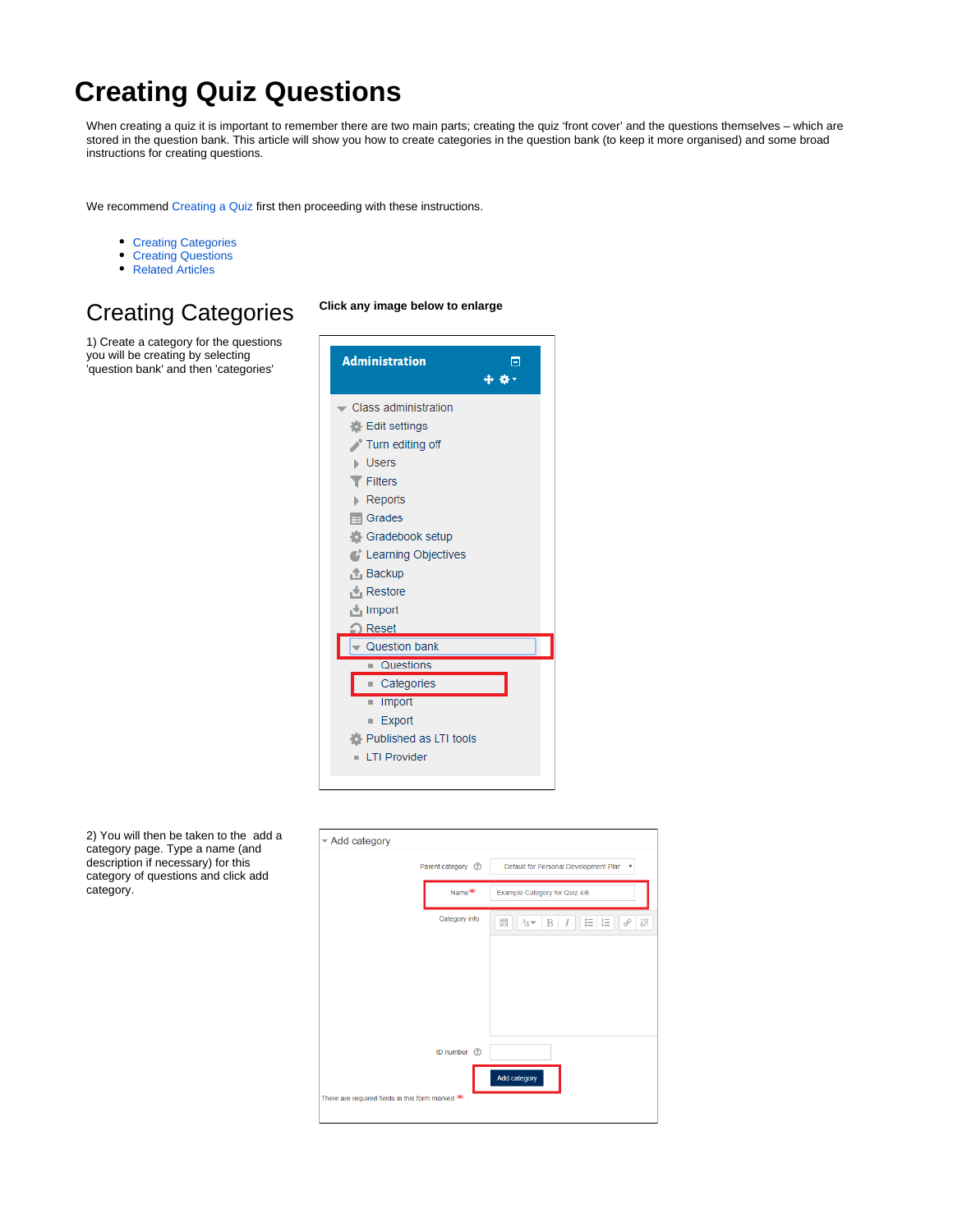## Creating Questions

1) Create a question by selecting the drop down for 'question bank' and then select 'questions'



2) On the next page select the 'create a new question' button

| <b>Question bank</b>                                                                  |              |
|---------------------------------------------------------------------------------------|--------------|
| Select a category:                                                                    |              |
| Default for Personal Development Plar<br>۳                                            |              |
| The default category for questions shared in context 'Personal Development Planning'. |              |
| No tag filters applied                                                                |              |
| Filter by tags                                                                        |              |
| m                                                                                     |              |
| Show question text in the question list                                               |              |
| Create a new question                                                                 |              |
| Question                                                                              |              |
| 252<br>Simple Calc 1                                                                  | <b>34 PM</b> |

3) Select the question type you want, a short description of each is provided. [Fo](https://wiki.lte.strath.ac.uk/display/MS/Quiz+Question+Types) [r more information on each type click](https://wiki.lte.strath.ac.uk/display/MS/Quiz+Question+Types)  [here](https://wiki.lte.strath.ac.uk/display/MS/Quiz+Question+Types)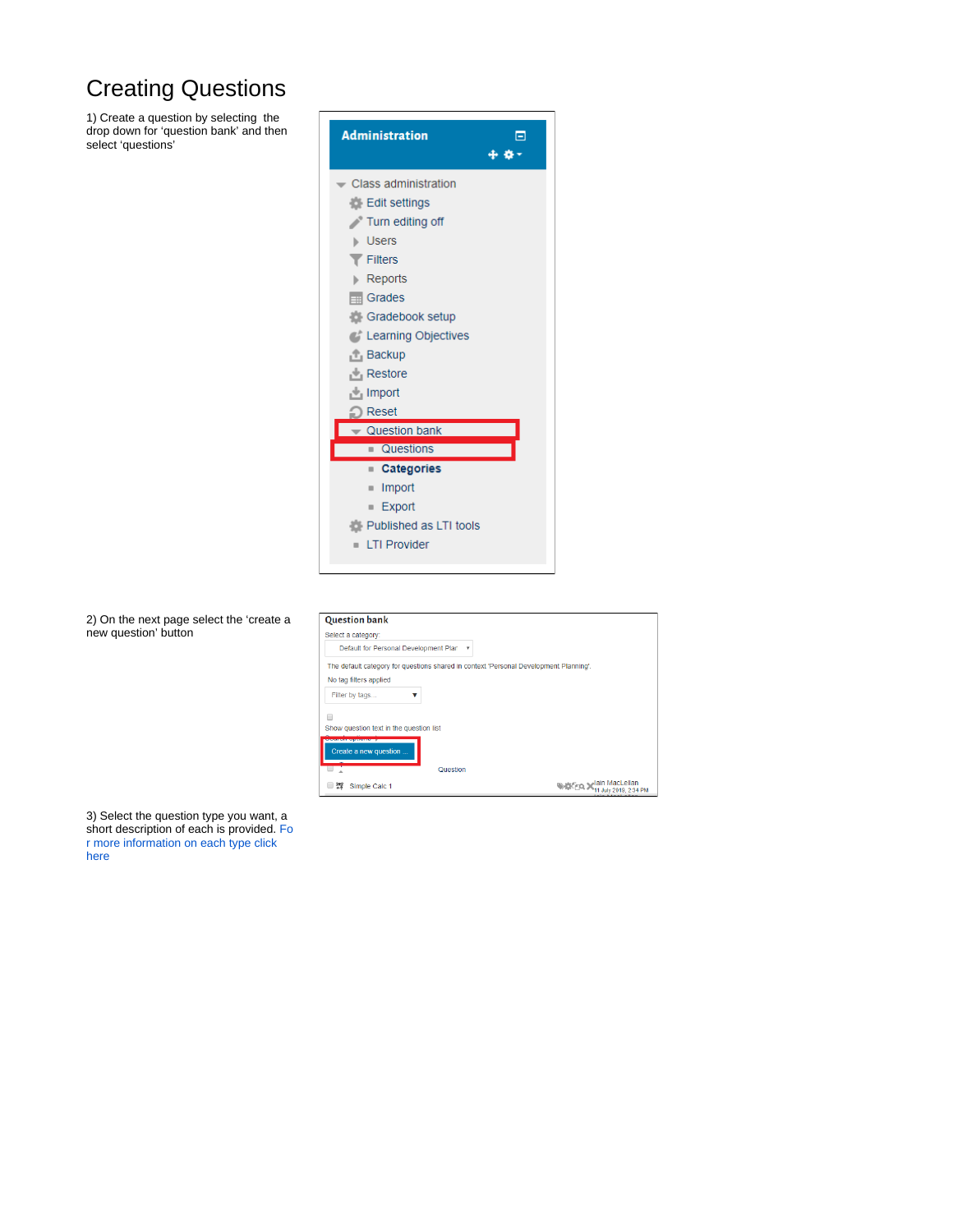|                                                                                                                           | Choose a question type to add<br>$\times$                                                                                                                                                                                                                                                                                                                        |
|---------------------------------------------------------------------------------------------------------------------------|------------------------------------------------------------------------------------------------------------------------------------------------------------------------------------------------------------------------------------------------------------------------------------------------------------------------------------------------------------------|
|                                                                                                                           | QUESTIONS<br>A simple form of multiple choice                                                                                                                                                                                                                                                                                                                    |
|                                                                                                                           | question with just the two choices<br>Multiple choice                                                                                                                                                                                                                                                                                                            |
|                                                                                                                           | 'True' and 'False'.<br>True/False                                                                                                                                                                                                                                                                                                                                |
|                                                                                                                           | Short answer                                                                                                                                                                                                                                                                                                                                                     |
|                                                                                                                           | $\frac{12}{2}$<br>Numerical<br>$\bigcirc$                                                                                                                                                                                                                                                                                                                        |
|                                                                                                                           | $2 + 2$<br>Calculated<br>0                                                                                                                                                                                                                                                                                                                                       |
|                                                                                                                           | Essay                                                                                                                                                                                                                                                                                                                                                            |
|                                                                                                                           | Matching                                                                                                                                                                                                                                                                                                                                                         |
|                                                                                                                           | Random short-answer                                                                                                                                                                                                                                                                                                                                              |
|                                                                                                                           | matching                                                                                                                                                                                                                                                                                                                                                         |
|                                                                                                                           | Embedded answers<br>$\bigcirc$                                                                                                                                                                                                                                                                                                                                   |
|                                                                                                                           | (Cloze)                                                                                                                                                                                                                                                                                                                                                          |
|                                                                                                                           | $\frac{2+2}{2}$<br>Calculated multichoice<br>$\circ$                                                                                                                                                                                                                                                                                                             |
|                                                                                                                           | Calculated simple                                                                                                                                                                                                                                                                                                                                                |
|                                                                                                                           | CodeRunner<br>∩                                                                                                                                                                                                                                                                                                                                                  |
|                                                                                                                           | Add<br>Cancel<br>General                                                                                                                                                                                                                                                                                                                                         |
| 4) For all question types you can select<br>which category you want the question<br>to be added to in the question bank   | Category<br>Default for Personal Development Planni v<br><b>Class: Personal Development Planning</b><br>Default for Personal Development Planning (2)<br>Question name<br>Quiz 1 $(11)$<br>Question text <sup>**</sup><br>8<br>恣<br>E<br>三 旧<br>$A_A \blacktriangleright$<br>B<br>$\overline{I}$                                                                 |
|                                                                                                                           | Category<br>Default for Personal Development Planni v                                                                                                                                                                                                                                                                                                            |
|                                                                                                                           | Question name <sup>**</sup><br>Multi Choice PDP Question 4                                                                                                                                                                                                                                                                                                       |
| 5) You can then enter a question name,<br>this will not be shown to students but<br>should help identify the question for | Question text <sup>*</sup><br>$\begin{array}{c} \mathcal{S} \\ \mathcal{S} \end{array}$<br>$\bullet$ $\mathbb{E}$<br>B<br>三 日<br>$\begin{array}{c c} \mathbb{R}^n & \mathbb{R}^n \end{array}$<br>$\frac{1}{2}$<br>$A_{\underline{A}}$<br>$\mathbf{\Phi}$<br>$\blacksquare$<br>$\cal I$<br>What decades were the most important in the development of this topic? |
| 6) Enter the question text to describe it                                                                                 | Category<br>Default for Personal Development Planni v                                                                                                                                                                                                                                                                                                            |
|                                                                                                                           | Question name <sup>**</sup><br>Multi Choice PDP Question 4                                                                                                                                                                                                                                                                                                       |

b give a grade for the correct answer. Further instructions on creating specific type of questions [can be found here](https://docs.moodle.org/34/en/Question_types).

<span id="page-2-0"></span>

| 8) Once a question has been created,<br>you can preview it by selecting the<br>magnifying glass, The other symbols<br>are for copying, deleting, editing and<br>changing labels on questions. | □<br>Show question text in the question list<br>Search options $\blacktriangleright$<br>Create a new question |                             |                  |
|-----------------------------------------------------------------------------------------------------------------------------------------------------------------------------------------------|---------------------------------------------------------------------------------------------------------------|-----------------------------|------------------|
|                                                                                                                                                                                               | $\Box$                                                                                                        | Question                    |                  |
|                                                                                                                                                                                               | $\Box$ 2*2<br>Simple Calc 1                                                                                   |                             | lain             |
|                                                                                                                                                                                               | 988 €<br>Matching Example 1                                                                                   |                             | lain<br>11 July  |
|                                                                                                                                                                                               | $\Box \equiv 5$                                                                                               |                             | lain<br>21 Jun   |
|                                                                                                                                                                                               | $\Box \equiv 6$                                                                                               |                             | lain N<br>21 Jun |
|                                                                                                                                                                                               | $\Box$ := 9                                                                                                   |                             | Hain N<br>21 Jun |
|                                                                                                                                                                                               | œ.                                                                                                            | Multi Choice PDP Question 4 | lain             |
|                                                                                                                                                                                               | □ ⊷                                                                                                           |                             |                  |
|                                                                                                                                                                                               | $\Box \cdots 10$                                                                                              |                             | lain N           |